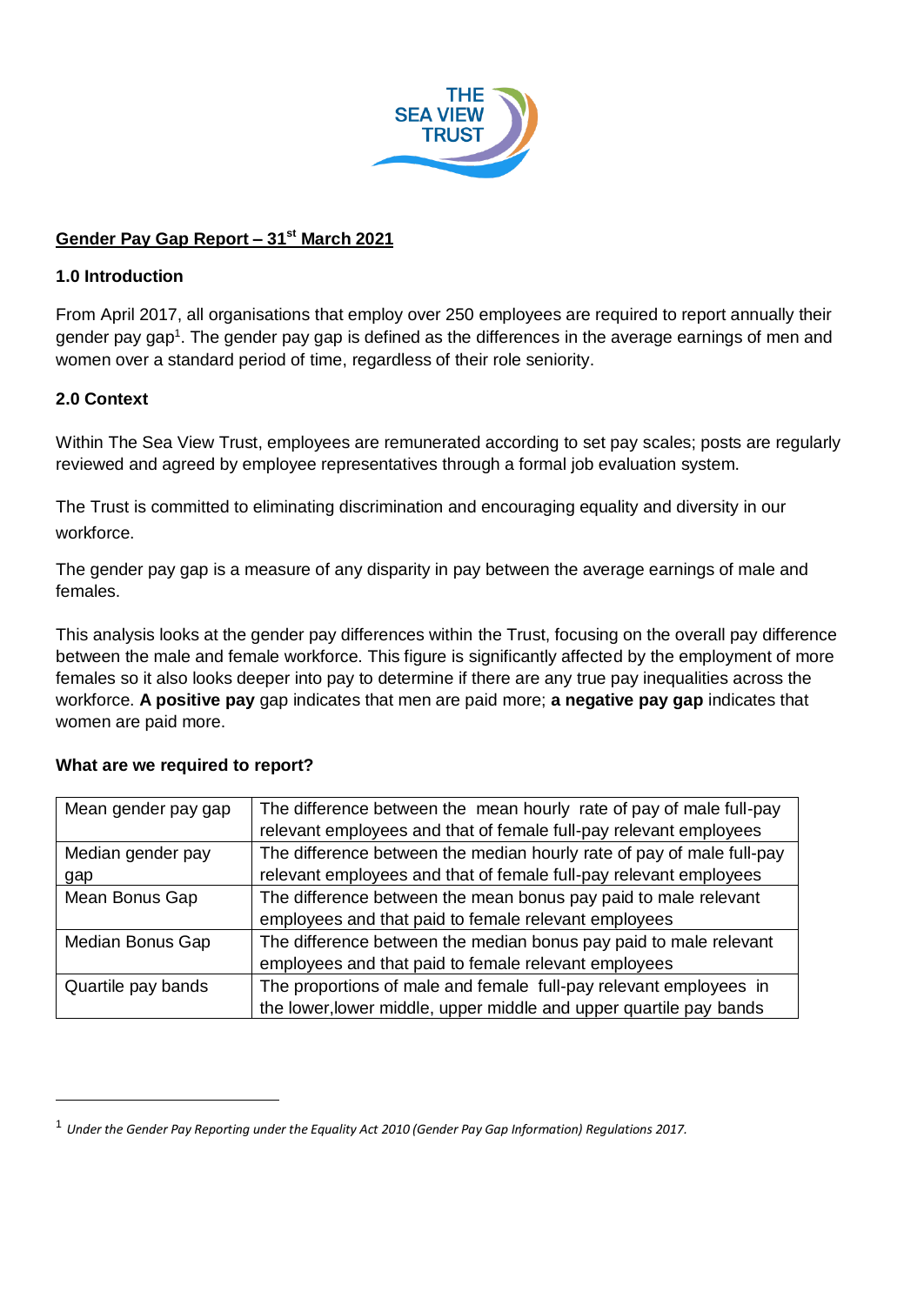The overall gender pay gap is defined as the difference between the median (actual midpoint) or mean (average) basic annual earnings of men and women expressed as a percentage of the median or mean basic annual earnings of men.

## **3.0 Data**

## **The Sea View Trust Pay Gap** - Based on a snap shot date of 31st March 2021.

Given the differing terms and conditions of teaching and non-teaching staff we are publishing separate data sets for the mean and median gender pay gap for these groups of staff.

| 1            | Mean Pay Gap                             | Overall = $10.47%$                             |  |  |  |
|--------------|------------------------------------------|------------------------------------------------|--|--|--|
|              |                                          | Teaching staff = $11.15%$                      |  |  |  |
|              |                                          | Non-Teaching staff = $-1.51\%$                 |  |  |  |
|              |                                          |                                                |  |  |  |
|              |                                          |                                                |  |  |  |
| $\mathbf{2}$ | Median Pay Gap                           | Overall = $11.20%$                             |  |  |  |
|              |                                          | Teaching staff = $5.82\%$                      |  |  |  |
|              |                                          | Non-Teaching staff = $3.88\%$                  |  |  |  |
|              |                                          |                                                |  |  |  |
|              |                                          |                                                |  |  |  |
| $\mathbf{3}$ | Mean bonus gender pay gap                |                                                |  |  |  |
|              |                                          |                                                |  |  |  |
|              |                                          |                                                |  |  |  |
|              |                                          | The Sea View Trust Trust does not operate any  |  |  |  |
| 4            | Median bonus gender pay gap              | bonus scheme and therefore has no bonus gender |  |  |  |
|              |                                          | pay gap.                                       |  |  |  |
|              |                                          |                                                |  |  |  |
|              |                                          |                                                |  |  |  |
| 5            | Proportion of males /females receiving a |                                                |  |  |  |
|              | bonus payment                            |                                                |  |  |  |
|              |                                          |                                                |  |  |  |
|              |                                          |                                                |  |  |  |
|              |                                          |                                                |  |  |  |
|              |                                          |                                                |  |  |  |
|              |                                          |                                                |  |  |  |
|              |                                          |                                                |  |  |  |
|              |                                          |                                                |  |  |  |
|              |                                          |                                                |  |  |  |
|              |                                          |                                                |  |  |  |
|              |                                          |                                                |  |  |  |
|              |                                          |                                                |  |  |  |
|              |                                          |                                                |  |  |  |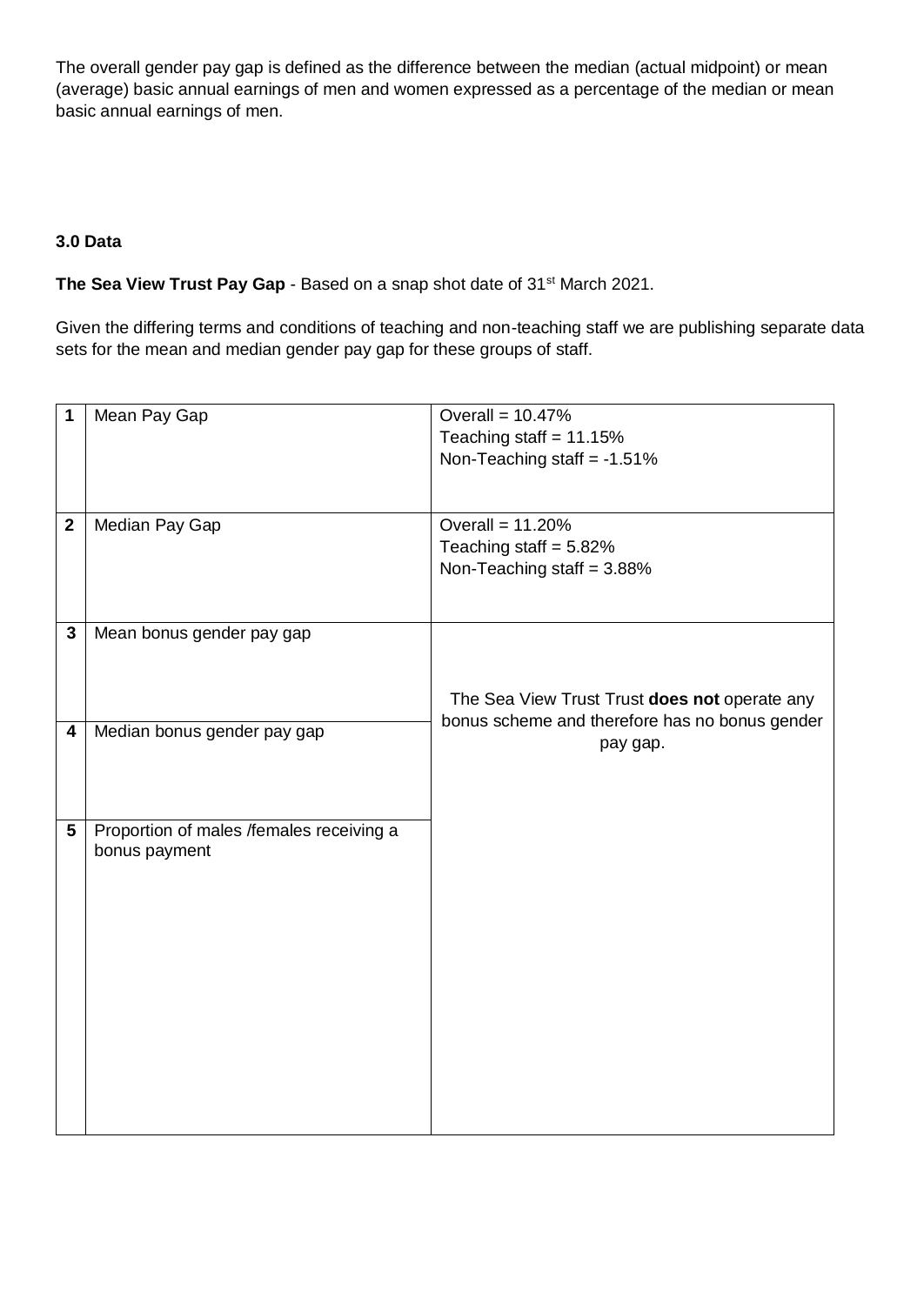

|                | <b>Hourly Rates</b> |              | Headcount |      |       | Percentage |       |
|----------------|---------------------|--------------|-----------|------|-------|------------|-------|
|                | Minimum             | Maximum      | Female    | Male | Total | Female     | Male  |
| Q1             | 4.15                | 10.01<br>£   | 102       | 20   | 122   | 83.6%      | 16.4% |
| Q2             | 10.01               | 11.27<br>f.  | 109       | 14   | 123   | 88.6%      | 11.4% |
| Q <sub>3</sub> | 11.27               | 20.08<br>£   | 96        | 26   | 122   | 78.7%      | 21.3% |
| Q <sub>4</sub> | 20.11<br>f          | 68.22        | 100       | 22   | 122   | 82.0%      | 18.0% |
|                |                     | <b>TOTAL</b> | 407       | 82   | 489   | 83.2%      | 16.8% |

# **4.0 Findings**

The Sea View Trust uses pay scales for all teachers that are aligned to the School Teachers Pay and Conditions document, which is reviewed on an annual basis. For non-teaching staff pay scales are set by the NJC (National Joint Council for Local Government Services) and a process of job evaluation implemented by the Local Authority is used, which is regularly reviewed and benchmarked on a national and local basis to ensure that pay correctly reflects the value and complexity of the work undertaken. The Trust supports the Real Living Wage in order to support the lowest paid workers. Staff move through the pay scales for their grade based on performance in role, meaning earnings are based on performance outcome irrespective of their gender.